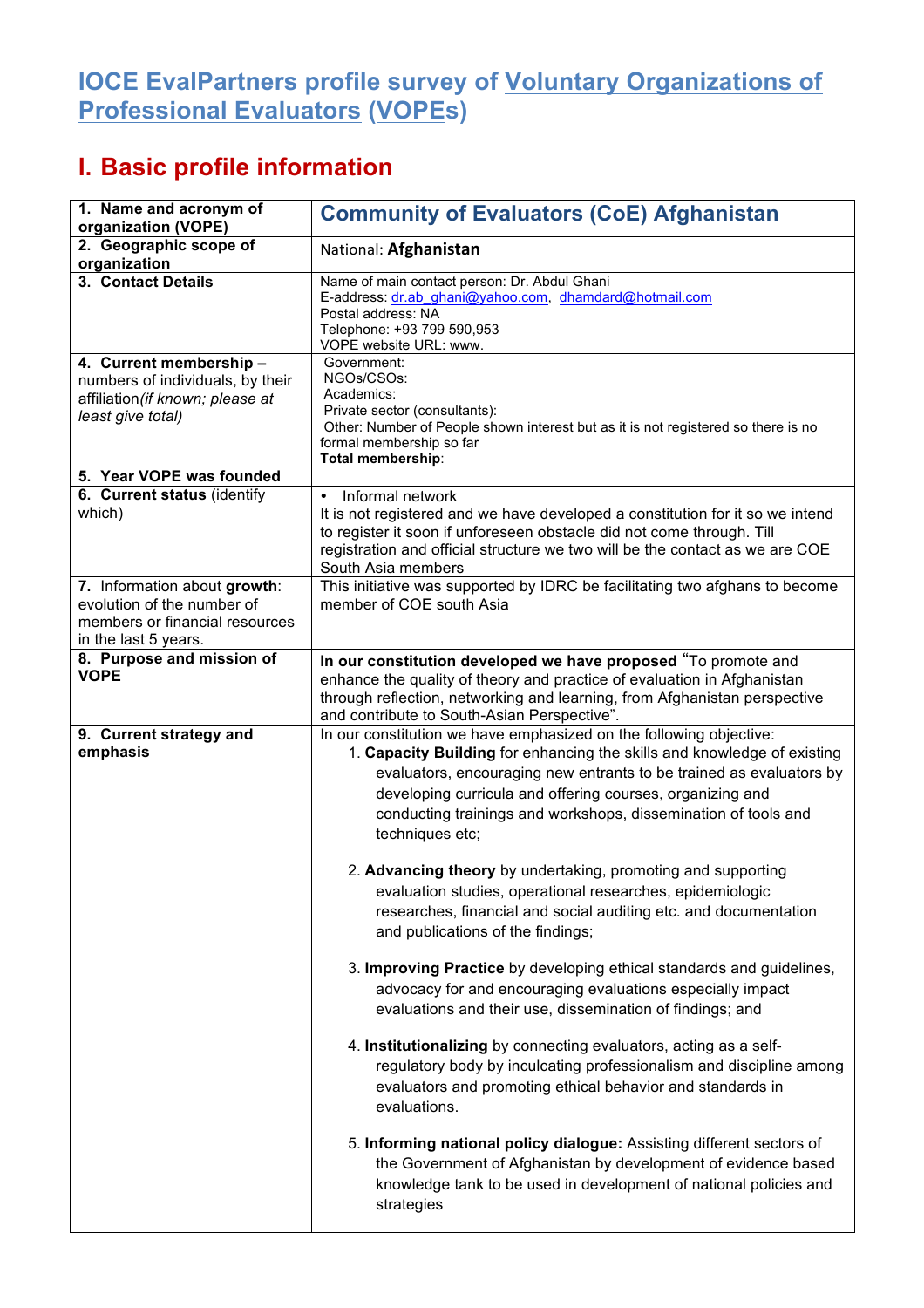|                                | 6. Innovation in evaluation: by piloting and testing new evaluation         |
|--------------------------------|-----------------------------------------------------------------------------|
|                                | techniques and methodologies in Afghanistan context                         |
|                                |                                                                             |
| 10. Organizational capacity:   | The proposed structure include The Director, Deputy Director, Admin         |
| Please describe your           | Finance for operation where the organization will be run by Executive board |
| governance structure,          | and overseen by Board of Director                                           |
| leadership, services provided, |                                                                             |
| finances, human resources,     |                                                                             |
| linkages with other            |                                                                             |
| organizations, etc.            |                                                                             |
| 11. Means of communication     | Mostly it will be through meeting and e-mail communication initially        |
| with members, e.g. newsletter, |                                                                             |
| listserv, publication, website |                                                                             |
| 12. Past events (e.g. during   | NA                                                                          |
| past year)                     |                                                                             |
| 13. Forthcoming key            | <b>NA</b>                                                                   |
| events/conferences - dates,    |                                                                             |
| location                       |                                                                             |
| 14. Name and e-address of      | Dr. Abdul Ghani, dr.ab ghani@yahoo.com COE South Asia Founding              |
| person submitting this         | Member                                                                      |
| information                    |                                                                             |
| 15. Date of this update        | 15/04/12                                                                    |

## **II.Experience with Evaluation Capacity Building**

| 1. Background: Please provide<br>a brief history of the formation of<br>this organization (VOPE).<br>1.1 Who were/are the key<br>players?<br>1.2 How many members do you<br>have on your governing board/<br>committee?<br>1.3What are the main existing<br>strengths that your VOPE is<br>trying to capitalize on?<br>1.4 What are the main challenges<br>that your VOPE is trying to<br>address? | Currently on official VOPE do not exist in the country we are try to establish<br>one, taking the model of COE south Asia in to consideration.                                                                                                                                                                                   |
|----------------------------------------------------------------------------------------------------------------------------------------------------------------------------------------------------------------------------------------------------------------------------------------------------------------------------------------------------------------------------------------------------|----------------------------------------------------------------------------------------------------------------------------------------------------------------------------------------------------------------------------------------------------------------------------------------------------------------------------------|
| 2. Organizational motivation:<br>What were/are the driving forces<br>of the VOPE and its historical<br>development?                                                                                                                                                                                                                                                                                | <b>NA</b>                                                                                                                                                                                                                                                                                                                        |
| 3. Evaluation Capacity<br><b>Building: What has your VOPE</b><br>done to promote evaluation<br>(M&E) capacity?                                                                                                                                                                                                                                                                                     | <b>NA</b>                                                                                                                                                                                                                                                                                                                        |
| 4. Context / target entities:<br>More specifically, who are the<br>persons or institutions your<br>organization seeks to influence<br>(to strengthen evaluation<br>capacity)? For example:<br>4.1 Technical capacities to<br>supply quality evaluations,<br>partnering with experts, local                                                                                                         | Our proposed objectives are:<br>1. Capacity Building for enhancing the skills and knowledge of existing<br>evaluators, encouraging new entrants to be trained as evaluators<br>by developing curricula and offering courses, organizing and<br>conducting trainings and workshops, dissemination of tools and<br>techniques etc; |
| universities or others to<br>provide training for<br>members, etc.;<br>4.2 Strengthening VOPE<br>organizational capacity itself;<br>4.3 Enhancing the enabling                                                                                                                                                                                                                                     | 2. Advancing theory by undertaking, promoting and supporting<br>evaluation studies, operational researches, epidemiologic<br>researches, financial and social auditing etc. and documentation<br>and publications of the findings;<br>3. Improving Practice by developing ethical standards and guidelines,                      |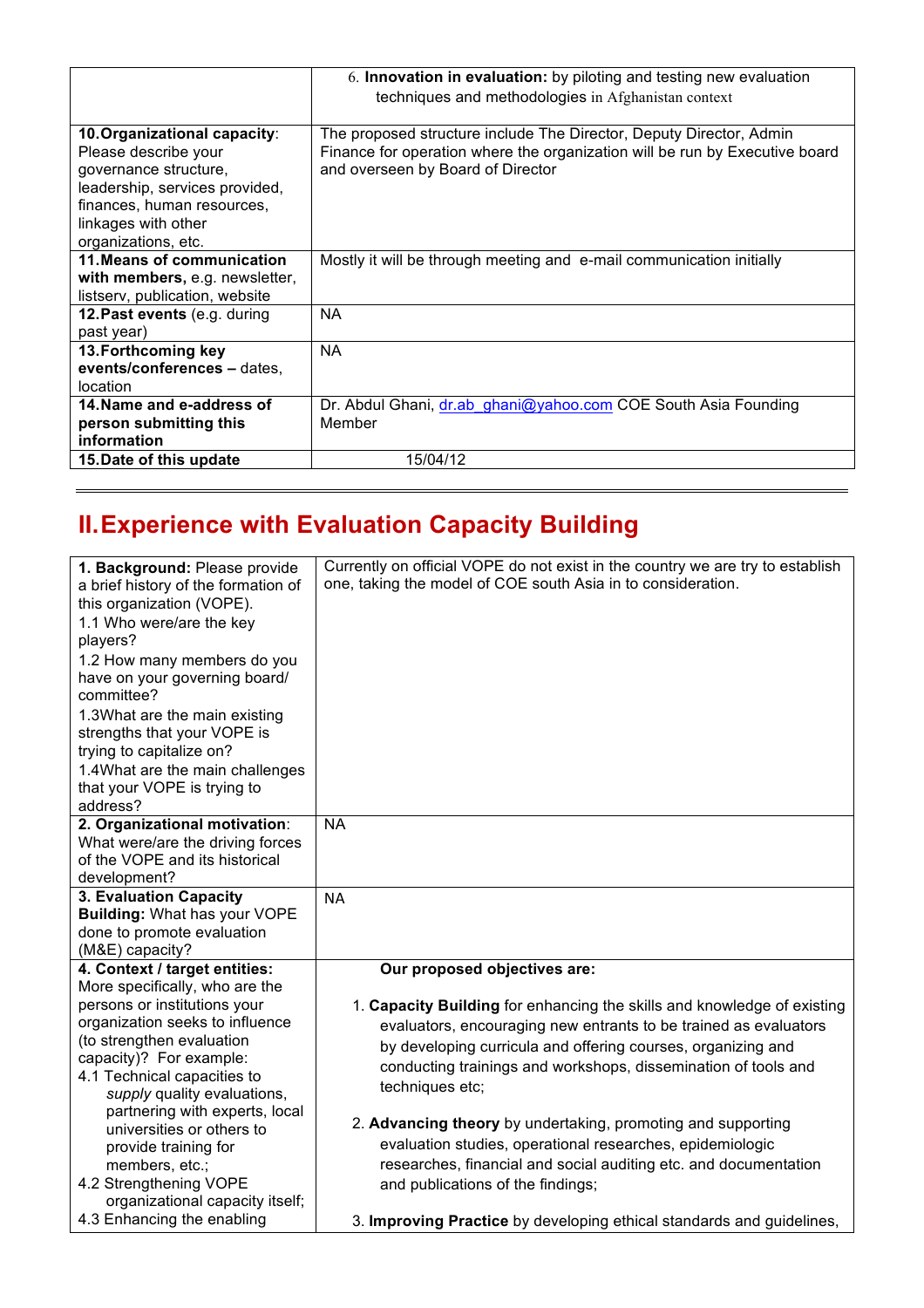| environment for evaluation,<br>including strengthening the<br>demand for and use of<br>evaluations by policy<br>makers:<br>4.4 Influencing governmental<br>policiesrelated to evaluation,<br>evaluation designs and<br>implementation of M&E<br>systems, etc.                                                                                                                                                                                            | advocacy for and encouraging evaluations especially impact<br>evaluations and their use, dissemination of findings; and<br>4. Institutionalizing by connecting evaluators, acting as a self-<br>regulatory body by inculcating professionalism and discipline<br>among evaluators and promoting ethical behavior and standards in<br>evaluations.<br>5. Informing national policy dialogue: Assisting different sectors of<br>the Government of Afghanistan by development of evidence based<br>knowledge tank to be used in development of national policies and<br>strategies<br>6. Innovation in evaluation: by piloting and testing new evaluation<br>techniques and methodologies in Afghanistan context |
|----------------------------------------------------------------------------------------------------------------------------------------------------------------------------------------------------------------------------------------------------------------------------------------------------------------------------------------------------------------------------------------------------------------------------------------------------------|---------------------------------------------------------------------------------------------------------------------------------------------------------------------------------------------------------------------------------------------------------------------------------------------------------------------------------------------------------------------------------------------------------------------------------------------------------------------------------------------------------------------------------------------------------------------------------------------------------------------------------------------------------------------------------------------------------------|
| 5. Public accountability: Is your<br>VOPE helping to strengthen<br>oversight and transparency of<br>government programs? If so, in<br>what ways? Can you share any<br>success stories of evaluators or<br>others promoting public<br>accountability?                                                                                                                                                                                                     | NA now                                                                                                                                                                                                                                                                                                                                                                                                                                                                                                                                                                                                                                                                                                        |
| 6. More specifically, what are<br>some of the key themes for<br>which you advocate? For<br>example, are you promoting<br>issues related to cultural<br>sensitivity, equity, social justice,<br>empowerment, transformation,<br>gender, environment, poverty? If<br>so, please describe or attach<br>relevant documents.<br>7. Methods: Experiences in<br>strengthening skills of individual<br>members, by (for example):<br>organizing workshops led by | Promoting inform decision making and advocating of institutionalization of<br>Evaluation<br><b>NA</b>                                                                                                                                                                                                                                                                                                                                                                                                                                                                                                                                                                                                         |
| local experts;<br>organizing webinars with<br>international speakers;<br>designing and delivering e-<br>learning programmes;<br>administering mentoring<br>$\bullet$<br>programmes; etc.                                                                                                                                                                                                                                                                 |                                                                                                                                                                                                                                                                                                                                                                                                                                                                                                                                                                                                                                                                                                               |
| 8. Standards: Has your VOPE<br>developed professional<br>standards/ethical codes/<br>competencies (or adheres to<br>those developed by others)? If<br>so, please provide<br>documentation.                                                                                                                                                                                                                                                               | <b>NA</b>                                                                                                                                                                                                                                                                                                                                                                                                                                                                                                                                                                                                                                                                                                     |
| 9. Job opportunities: Do you<br>share employment/ consultancy<br>opportunities with evaluators on<br>your database?                                                                                                                                                                                                                                                                                                                                      | <b>NA</b>                                                                                                                                                                                                                                                                                                                                                                                                                                                                                                                                                                                                                                                                                                     |
| 10. Progressand results: What<br>progress has been achieved so<br>far in any of the above or other<br>domains? What are expected<br>and unexpected results<br>achieved?                                                                                                                                                                                                                                                                                  | <b>NA</b>                                                                                                                                                                                                                                                                                                                                                                                                                                                                                                                                                                                                                                                                                                     |